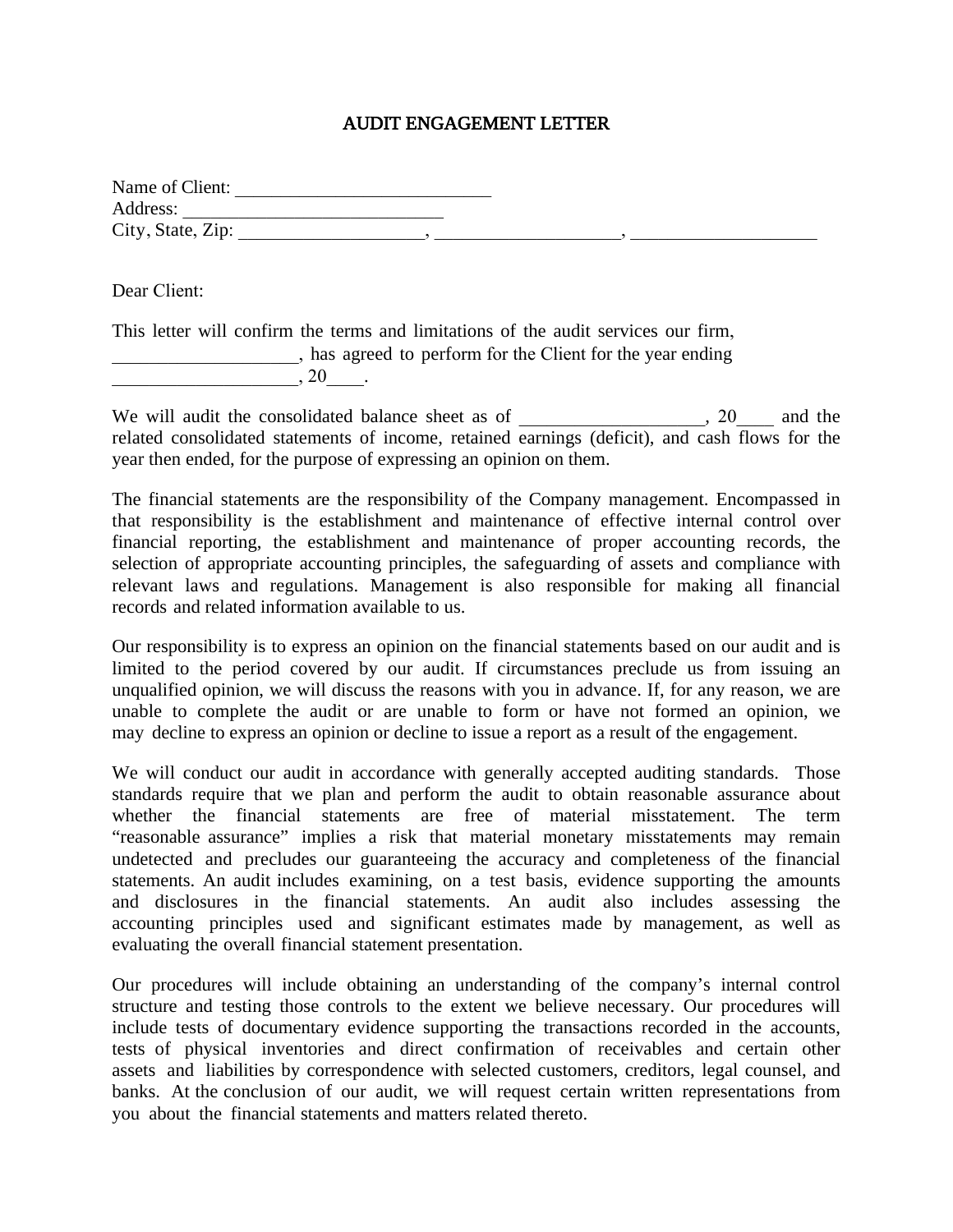Although the audit is designed to provide reasonable assurance of detecting errors and irregularities that are material to the financial statements, it is not designed and cannot be relied upon to disclose all fraud, theft, embezzlements or other illegal or dishonest acts. However, we will inform you of any material errors, and all irregularities or illegal acts, unless they are clearly inconsequential, that come to our attention.

If you intend to publish or otherwise reproduce the financial statements and make reference to our firm, you agree to provide us with printers' proofs or masters for our review and approval before printing. You also agree to provide us with a copy of the final reproduced material for our approval before it is distributed.

As part of our engagement for the year ending \_\_\_\_\_\_\_\_\_\_\_\_\_\_\_\_\_, 20\_\_\_\_, we will review the federal and state income tax returns for the Client.

Further, we will be available during the year to consult with you on the tax effects of any proposed transactions or contemplated changes in business policies.

Assistance to be supplied by your personnel, including the preparation of schedules and analyses of accounts, is described in a separate attachment. Timely completion of this work will facilitate the completion of our audit.

Our fees will be billed as work progresses and are based on the amount of time required plus outof-pocket expenses. Invoices are payable upon presentation. We will notify you immediately of any circumstances we encounter that could significantly affect our initial estimate of total fees, which will range from \$\_\_\_\_\_\_\_\_\_\_\_\_ to \$\_\_\_\_\_\_\_\_\_\_\_\_ while being paid the hourly rate of  $\text{\$}$  / hour.

The working papers for this engagement are the property of our firm and constitute confidential information and will be retained by us in accordance with our policies and procedures.

If any dispute arises (between/among) the parties hereto, the parties agree first to try in good faith to settle the dispute through non-binding mediation. The costs of mediation shall be shared equally by the parties.

The parties agree that, if any dispute cannot be settled through mediation, the dispute may then be brought before a court of competent jurisdiction, but the matter will ultimately be decided by the court, sitting without a jury. The parties recognize they have knowingly and voluntarily agreed to waive all rights to have any such dispute determined by a jury, but otherwise retain all rights afforded under the applicable civil justice system.

This Agreement, and the rights and obligations of the Parties hereunder, shall be governed by and construed in accordance with the laws located in the State where the services are being provided.